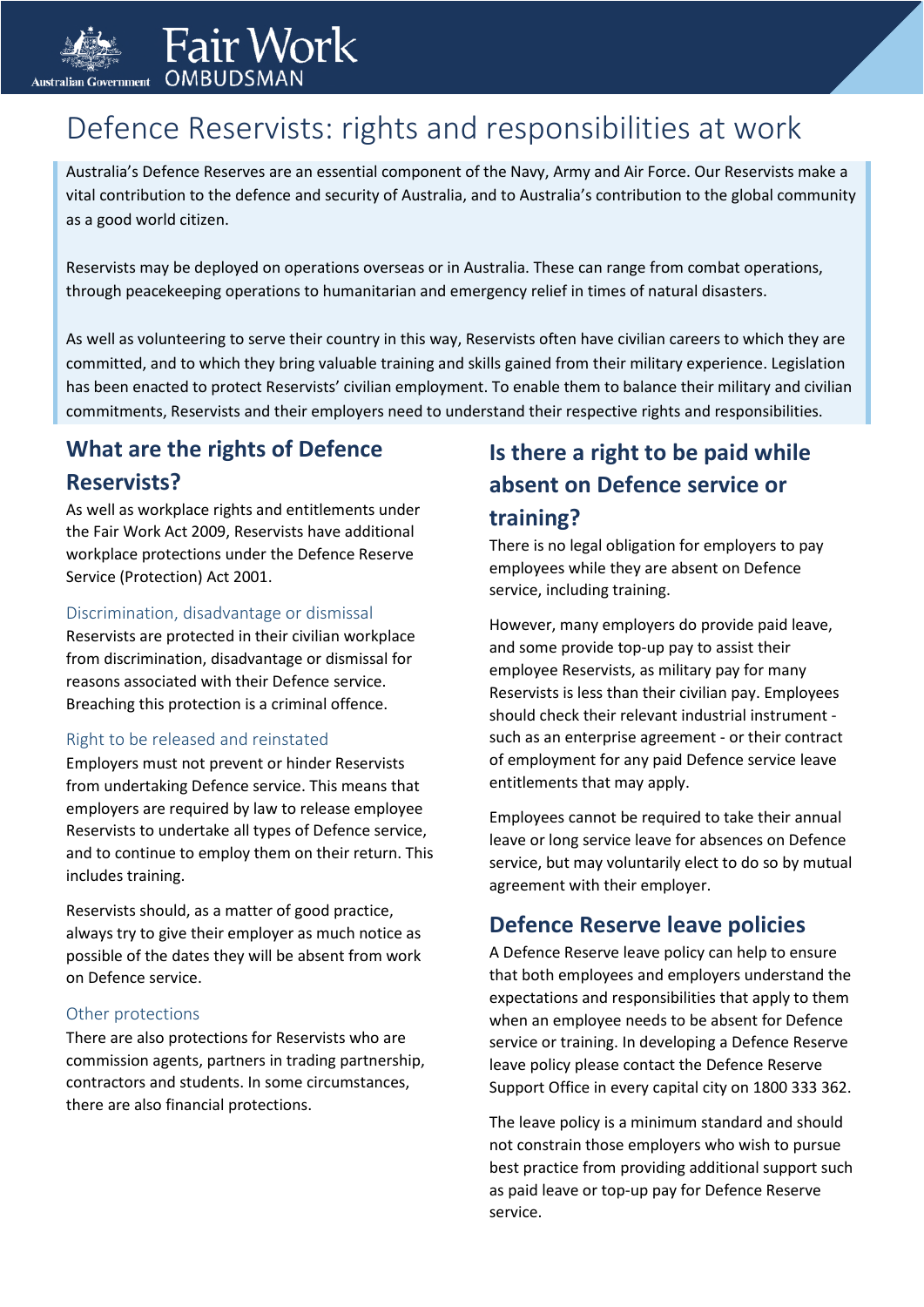## **Employer Support Payment**

#### **Scheme**

Employers may be eligible for financial assistance to offset the costs of releasing employees for Defence service, through the Employer Support Payment Scheme. Employers are paid for eligible Defence service at average weekly earnings (regardless of the employee's salary), although there is provision in special circumstances for higher payments. For more information, contact Employer Support and Service Protection on 1800 333 362 or visit [Defence](https://www.defencereservessupport.gov.au/) [Reserves Support at](https://www.defencereservessupport.gov.au/) 

www.defencereservessupport.gov.au

## **What do I do if I think I've been discriminated against or my employer has refused to release me?**

Reservists should first talk to their employer and attempt to resolve the dispute. Where this is unsuccessful, Reservists should contact their Commanding Officer for assistance.

Should the issue remain unresolved, a Reservist may contact Employer [Support and](https://www.defencereservessupport.gov.au/contact-us/) Service Protection at www.defencereservessupport.gov.au/contact-us/

### **What does Employer Support and Service Protection do?**

Employer Support and Service Protection works with employers, Reservists and their Defence units by providing advice on the legal obligations of the employers and rights and responsibilities of Reservists, and helping to resolve issues. Employer Support and Service Protection may also provide a mediation service to assist with resolving issues informally. Where issues cannot be resolved informally, Employer Support and Service Protection may refer the matter for investigation and possible prosecution or support the Reservist in taking their own legal action.

## **Contact Employer Support and Service Protection (ESSP)**

ESSP help line: **1800 333 362** Website: [www.defencereservessupport.gov.au/](http://www.defencereservessupport.gov.au/contact-us/) [contact-us/](http://www.defencereservessupport.gov.au/contact-us/)

### **What does the Fair Work Ombudsman do?**

The role of the Fair Work Ombudsman is to promote harmonious, productive and cooperative workplace relations and to ensure compliance with Commonwealth workplace laws and industrial instruments.

The Fair Work Ombudsman can enforce compliance with Defence service leave entitlements when contained in industrial instruments such as enterprise agreements.

### **The Fair Work Act 2009**

The Fair Work Act 2009 sets out the rules and obligations for employees and employers under the national workplace relations system.

While Reservists have particular rights and protections under the Defence Reserve Service (Protection) Act 2001, all employees in the national workplace relations system have access to leave for certain community service activities, and protections for workplace rights.

#### Community Service Leave

Under the Fair Work Act 2009, employees are entitled to be absent from work for the purpose of performing certain community service activities, such as a 'voluntary emergency management activity'. This is separate to the right of Reservists to be absent on Defence service or training.

For more information on Community Service Leave, please see the Fair Work Ombudsman [Community](http://www.fairwork.gov.au/factsheets) [Service Leave fact sheet at www.fairwork.gov.au/](http://www.fairwork.gov.au/factsheets)  fact-sheets